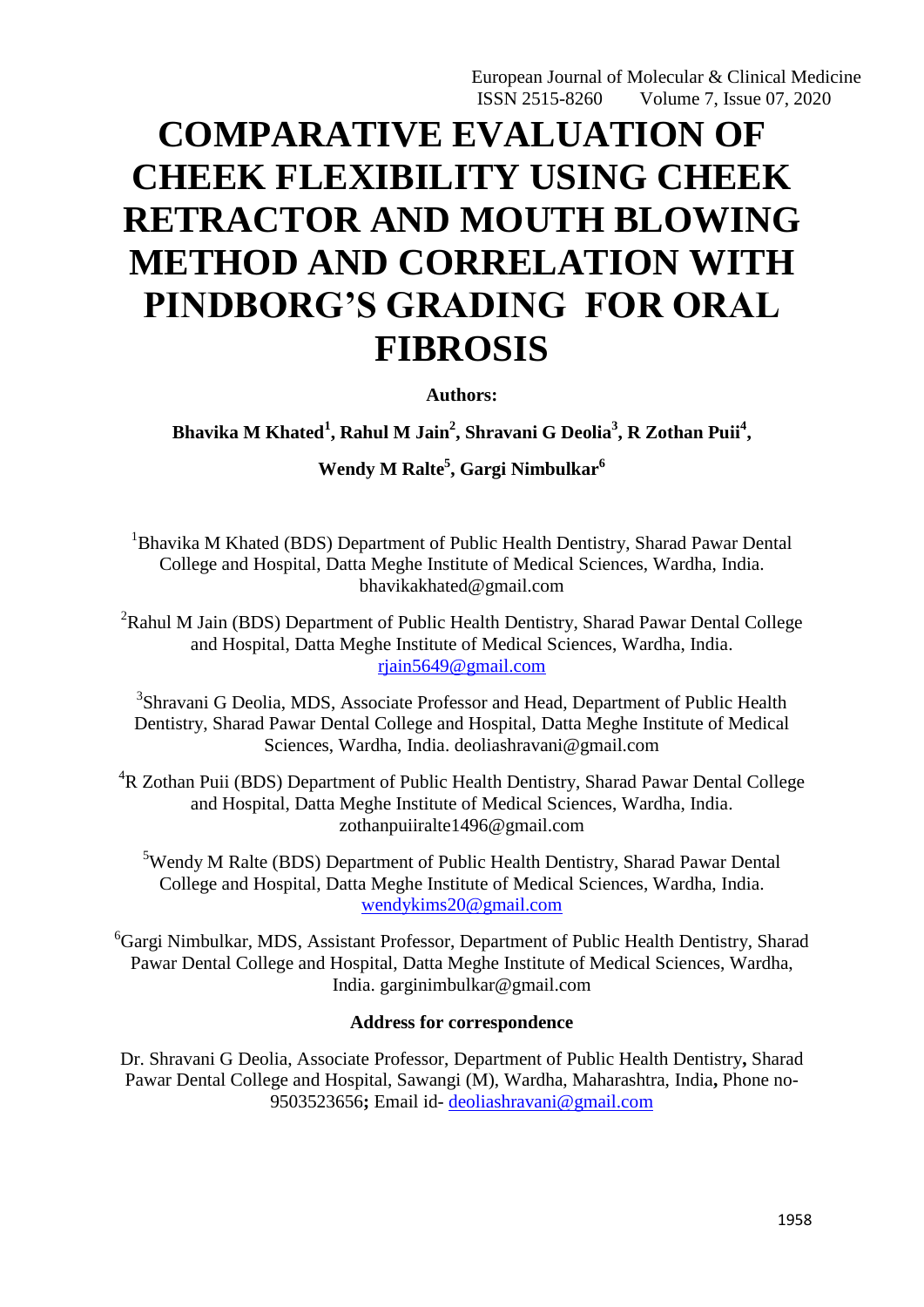## *Abstract*

*Background: OSMF is a chronic debilitating but preventable and curable oral disease with potential of malignant transformation. It affects oral, oropharyngeal, and sometimes the oesophageal mucosa. The treatment of OSMF varies according to the stages and early detection is the key for appropriate management and prevention of progression of disease. Aim: Comparative evaluation of cheek flexibility using cheek retractor method and mouth blowing method and its correlation with Pindborg's grading system for oral submucous fibrosis patient.*

*Material and method:The study included 118 patients who had been diagnosed with OSMF attending to the Department of Oral Medicine and Radiology. Patient who had diagnose with grade 4 OSMF are left out from the study. A detailed history and examination of the patients was performed with special emphasis on measuring cheek flexibility and mouth blowing method. Statistical analysis was done using Chi-square test and p<0.05 was considered to be statistically significant.*

*Results: Values obtained by cheek retraction and blowing method are not in association with Pindborg et al grading system.*

*Conclusion: It is essential to diagnose and treat OSMF as per the stage of the disease. None of the methods fulfills all the criteria necessitating the need to further do the research in this direction.*

*Clinical significance: This method can be used under resource constraint setting to grade OSMF.*

*KEY WORDS: Cheek flexibility, Mouth blowing, Oral Submucous fibrosis, Pindborg's grading.*

## **INTRODUCTION**

Most invasive oral carcinomas are preceded by clinical premalignant conditions and lesionslike oral lichen planus, leukoplakia, oral submucous fibrosis (OSMF) and erythroplakia.These remain in pre-invasive stage for years and the cancerous alterations remain indolent and not readily recognizable on clinical and histopathologic examination.<sup>(1)</sup> Among these OSMFis an insidious progressive and chronic oral mucosal disorder that mainly affects the oral cavity and is characterized by juxta epithelial inflammatory reaction. This is succeeded by progressive fibrosis of the lamina propria and the underlying submucosal layer, associated with epithelial atrophy.<sup>(2)</sup>Its typical features are anincrease in loss of tissue mobility, blanching and rigidityof the oral mucosa which leads to restricted mouth opening and prejudice to spicy and hot food. $(3-4)$ 

There are numerous causative factors for OSMF but pathogenesis of disease is still unknown.<sup>(5)</sup>The predisposing factors are areca nut and chilies,  $(6-7)$  pan (betel leaf with tobacco powder and other ingredients) and alcohol.Various study has revealed the association of routine practice of areca nut chewing with precancerous conditions, either alone or as anelement of betel quid.<sup>(2)</sup>Alcohol and tobacco smoking have been predictedas major risk factors.(8-9)Various forms of tobacco usage are predominant in India, and several of them are definite to certain areas. The practice of placing tobacco mixed with lime; commonlyseen in the canine–premolar region of the mandibular sulcusis widespread in the rural population of Central Maharashtra, India.<sup>(9)</sup>It is equally essential to detect and control the premalignant  $conditions<sup>(10)</sup>$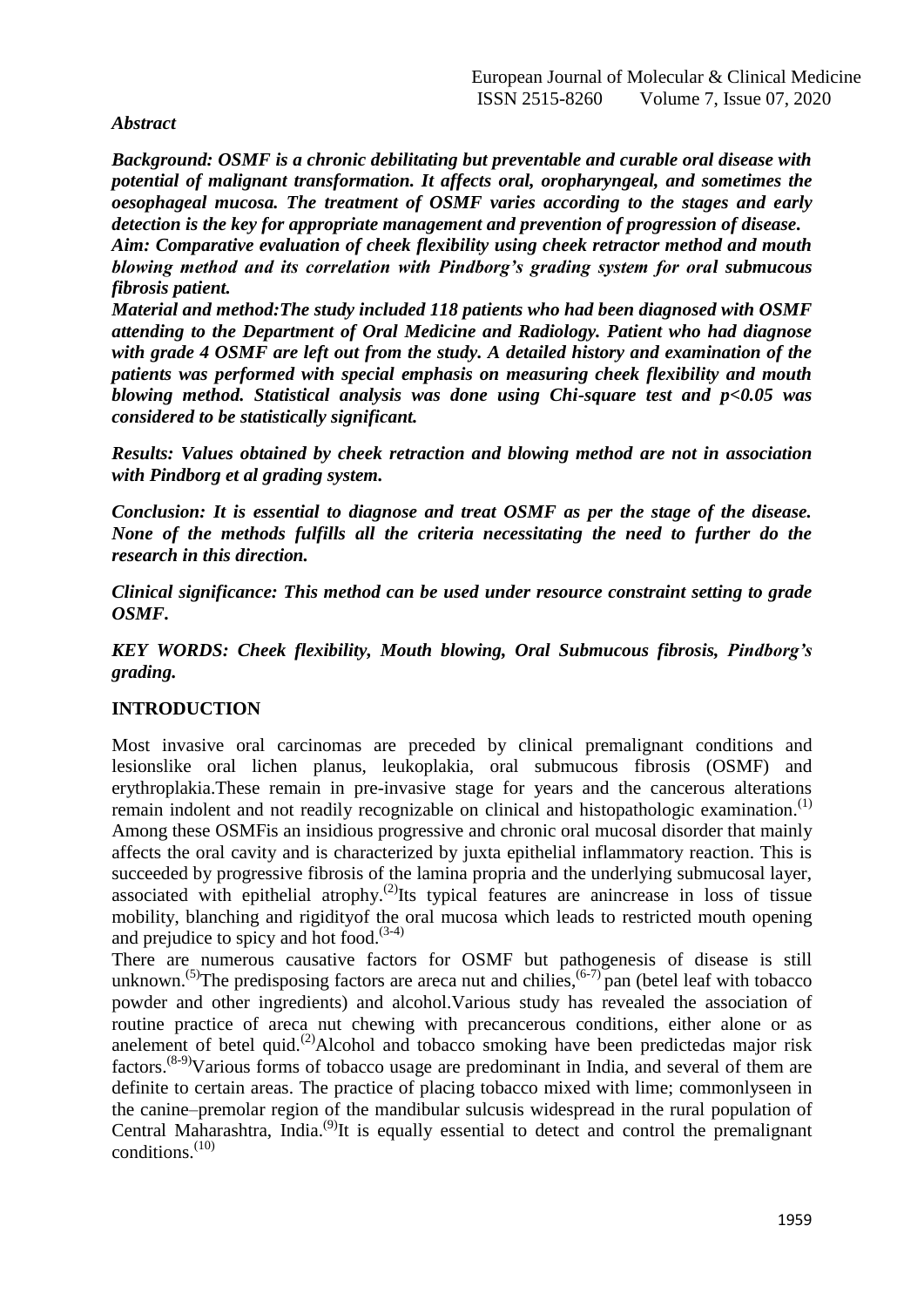Transition to oral cancer is high risk in OSMF. In an epidemiologic study in India, over a period of 17 years the conversion of OSMF into malignant form was 7.6% to 12% was noted.<sup> $(2,11)$ </sup> Inflammation is the initial presentation in OSMF and it is followed by hypovascularity and fibrosis which is visible as blanching of the oral mucosa.<sup> $(12)$ </sup>

OSMF is a chronic debilitating but preventable and curable oral disease.<sup>(13)</sup>Majorly affecting oral, oropharyngeal, and sometimes the oesophageal mucosa.<sup>(1,14)</sup> The most frequently involved sites are buccal mucosa, retromolar region, faucial pillars and pharynx followed by palate.<sup>(4)</sup>The periods of exacerbation manifested as vesiculation, ulceration, pigmentation changes, dryness of mouth, depapillation of tongue. Gingiva become depigmented, fibrotic with loss of stippling.<sup>(15)</sup> As the blood supplydecreased, muscle activity increased and simultaneouslychanges in connective tissue owing to extensive oral sub mucous fibrosis which leads to fibrosis and degeneration of muscle.<sup>(16)</sup> Itsdistinguishing features areinability to open the mouth due to loss of elasticity, development of vertical fibrous bands in labial and buccal tissue and sunkening of cheeks.  $(17)$ When soft palate is involved, it appears as a heavy curtain hanging from the hard palate and the uvula becomes shrunken which appears as bud shape.<sup>(15)</sup>In advance stageof OSMF, fibrosis leads to difficulty in mouth opening, blowing out a candle and to whistle and also sometimes difficulty in deglutition.<sup>(18)</sup>

Various classifications stated based on histopathological and clinical aspects, have been put forward by various researchers based on different stages of OSMF.<sup>(19)</sup>Lal (1953) classified OSMF based on the severity of clinical features.<sup>(20)</sup> Its staging system lacks specificity of criteria and also lacks symptoms such as burning sensation and mouth opening Criteria of the staging werevery subjective, causing variability in staging the disease, thus making it difficult to compare with the histological grades of the disease. Pindborg et al,  $(21)$  gave clinical staging according to clinical features such as blanching, fibrosis, and precancerous lesions. However, it was subjective and not specifically related to the clinical features. It did not consider the alterations in the mouth opening (interincisal distance) of the patients, which is one of the essential features of OSMF. Pindborg JJ,<sup>(22)</sup> reviewed the first clinical classification of OSMF based on the physical findingsof the disease. But this classification did not include the mouth opening of the patients. Patil S, Maheshwari S classified OSMF based on Cheek flexibility. Normally observed cheek flexibility in male was 35-45 mm and 30-40 mm in female.<sup>(23)</sup>But it is lacking with clinical features and mouth opening.

The advantages and disadvantages of these classifications supersede each other thus leading to confusion and difficulty in diagnosis.<sup>(19)</sup>Yet a big lacunae is present in this scenario which correlates the clinical findings among each other. Pindborg's suggested the classification based on the clinical findings.<sup> $(24)$ </sup>There are few researches done to grade OSMF on the basis of cheek flexibility using mouth blowing technique<sup> $(13)$ </sup> and Patil S, Maheshwari S proposed new grading of oral submucous fibrosis on the basis of cheek flexibility by using cheek retractor method.<sup> $(23)$ </sup> But there is no grading to assess mouth blowing method.

Till date no research is done on Comparative evaluation of cheek flexibility using cheek retractor method and mouth blowing method and its correlation with Pindborg's grading system for oral submucous fibrosis patient.

## **MATERIALS AND METHOD**

Ethical approval was given by Institutional Ethical Committee (DMIMS (DU)/ IEC/2018- 19/7572).This study was conducted on the patients visiting private Dental College of Central India who were clinically screened and diagnosed with OSMF.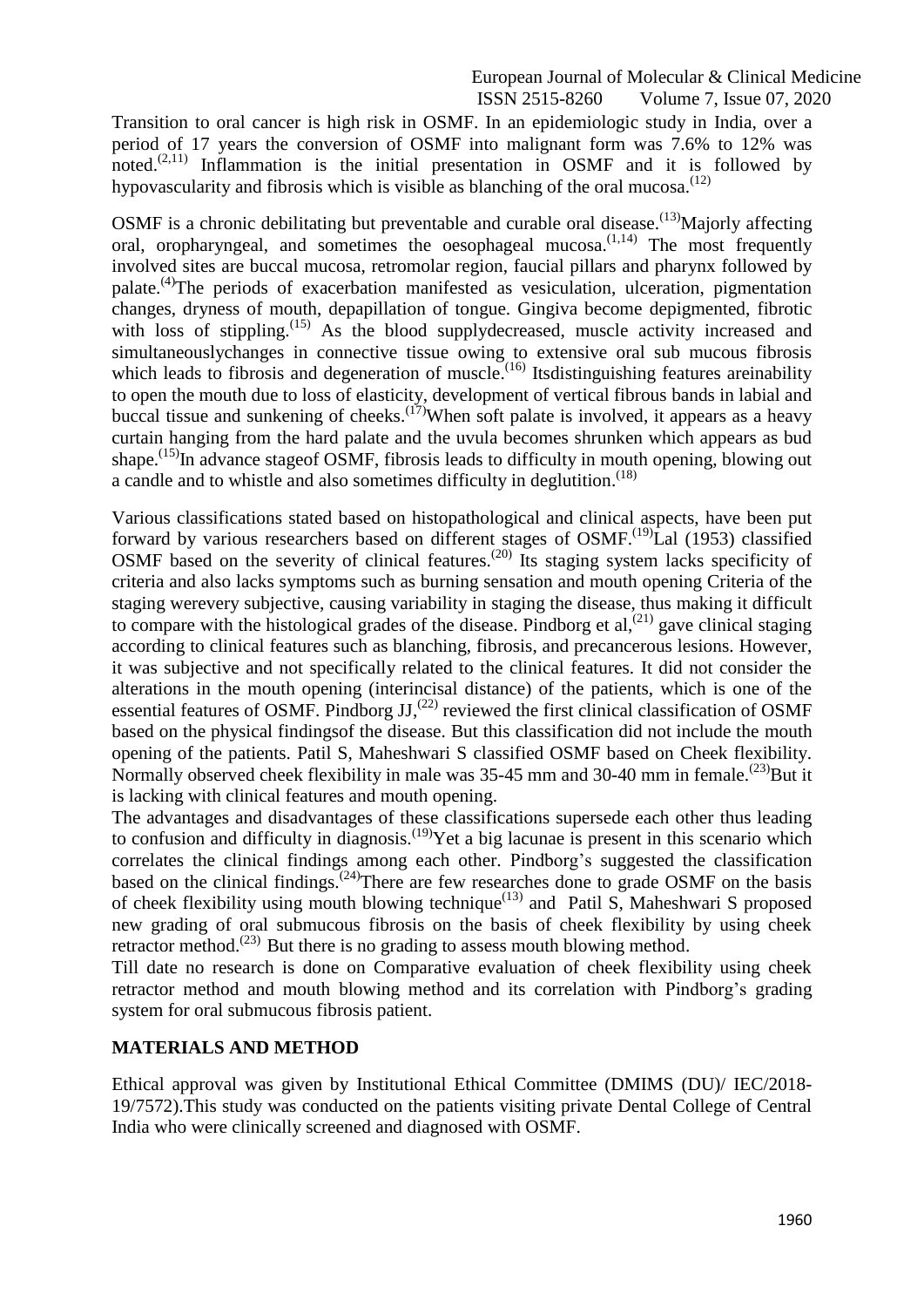The inclusion criteria were clinically diagnosed cases of OSMF by Pindborg's grading system.The exclusion criteria were patients with any other systemic disorder, Patients with reduced mouth opening other than OSMF, Patient with grade-IV OSMF is not taken in the study due to severe pain and difficulty in performing both the method and also they are less co-operative for doing those method.

The study purpose was explained with a written consent taken from the patients who were willing to participate in the study. Brief detail of patient was recorded with interviewer's method and cheek flexibility was examined in patient using mouth blowing and cheek retractor method in a validated proforma by single investigator within 10 minutes.

Cheek retractor method was performed by placing cheek retractor in the patient's mouth and the distance was measured from maxillary incisal midline to the cheek retractor in both sides using a thread and that measurement is recorded in millimeters on a scale. OSMF can be graded as follows based on cheek flexibility by Patil S, Maheshwari S -<sup>(23)</sup>

Where Grade 1- is an early stage which is cheek flexibility of 30 mm and above. Grade 2- is a mild stage which contains cheek flexibility between 20-30 mm. Grade 3- is a moderate stage which contains cheek flexibility less than 20 mm. Grade 4- is a severe stage which contains any of the above condition without concurrent presence of potential malignant lesions. Grade 5- isa advanced stage which contains any of the above condition with concurrent presence of oral carcinoma.

In mouth blowing method, we requested the patients to blow their mouth in order to check the presence or absence of mouth blowing ability.And we also measured the distance from the corner of mouth to the tragus of the ear on both the side by requesting the patient to blow his mouth fully and by using a thread, that distance was measuredand that measurement of the thread is taken by the scale and written in millimeters.

Pindborg's grading of OSMF was used to decide the severity of the patients.After all the procedure a feedback was obtained from the patient using interviewer's method regarding convenience of both the procedures.Then mouth blowing method and cheek retractor method was compared and the best choice was correlatedwith Pindborg's classification through the feedback obtained.The collection and arrangement of data was done in Excel 2016 program with a statistical analysis done on the SPSS version 21.

## **RESULTS**

The level of statistical significance for multivariate model was set at p-value  $\leq 0.005$ using Chi-square test and  $p<0.05$  was considered to be statistically significant.

|                | Variables | Number | Percentage |
|----------------|-----------|--------|------------|
|                | $17 - 25$ | 20     | 16.9%      |
|                | $26 - 35$ | 44     | 37.2%      |
| Age (in years) | $36 - 45$ | 32     | 27.1%      |
|                | $>45$     | 23     | 19.4%      |
| Gender         | Male      | 92     | 77.9%      |

Table 1: Demographics of patient details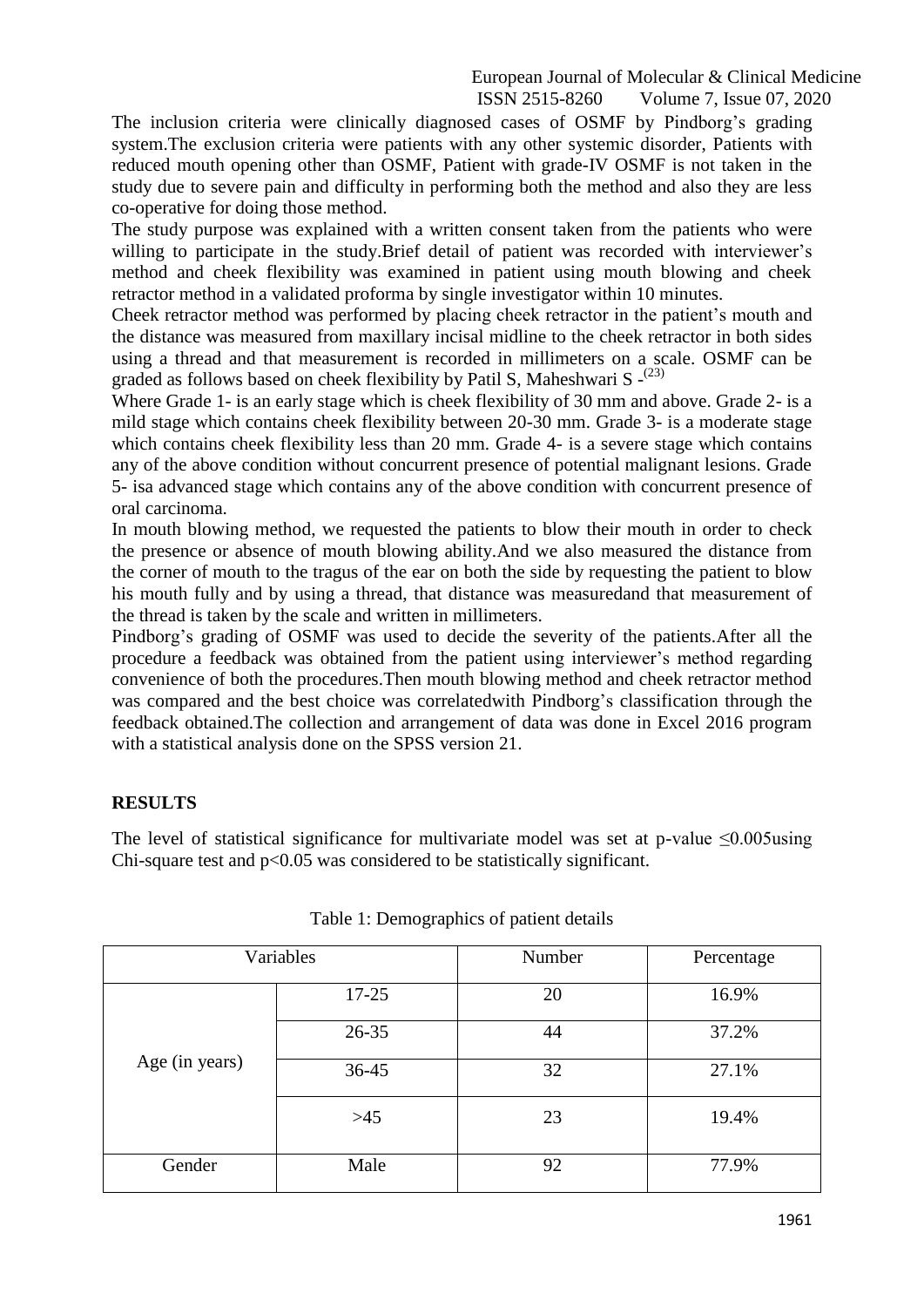|                                  | <b>IDDIY 2J1J-0200</b> | v Olutilic $\ell$ , ISSUC U $\ell$ , 202 |  |  |  |
|----------------------------------|------------------------|------------------------------------------|--|--|--|
| Female                           | 26                     | 22.1%                                    |  |  |  |
| Cheek Retraction (Mean $\pm$ SD) | $25.7 \pm 5.19$        |                                          |  |  |  |
| Mouth blowing (Mean $\pm$ SD)    | $107.54 \pm 16.71$     |                                          |  |  |  |

Table 1 depicted demographic details of the patient aging from 17-69 years into 4 age groups. Maximum number of patients fall under group 2(n=44). Out of 118 patients recorded, 92 patientswere under male category and 26 patients were under female category. Average cheek flexibility was 25.7mm [Standard Deviation  $(SD) = 5.19$  mm]. Average mouth blowing was 107.54mm [Standard Deviation (SD) = 16.71 mm].

Table 2: Comparison between cheek retractor grading and Pindborg's grading by chi-square test.

| Cheek retractor                       | Pindborg's grading |                  |                  |                |                            |                |                    |  |
|---------------------------------------|--------------------|------------------|------------------|----------------|----------------------------|----------------|--------------------|--|
| grading                               | Total              | Stage 1          | Stage 2          |                | Stage 3a Stage 3b Stage 3c |                |                    |  |
| Grade 1-30 mm and<br>above            | 23                 | $\boldsymbol{0}$ | 3                | 15             | $\overline{4}$             | 1              |                    |  |
| Grade 2-20mm-<br>30mm                 | 82                 | $\mathbf{1}$     | 22               | 25             | 24                         | 10             |                    |  |
| Grade 3- less than<br>$20 \text{ mm}$ | 13                 | $\mathbf{1}$     | $\overline{2}$   | $\mathbf{1}$   | 3                          | 6              | 0.001 <sup>a</sup> |  |
| Grade 4-without<br>lesion             | $\overline{0}$     | $\overline{0}$   | $\boldsymbol{0}$ | $\overline{0}$ | $\boldsymbol{0}$           | $\theta$       |                    |  |
| Grade 5- with lesion                  | $\boldsymbol{0}$   | $\overline{0}$   | $\boldsymbol{0}$ | $\overline{0}$ | $\theta$                   | $\overline{0}$ |                    |  |
| Total                                 | 118                | $\overline{2}$   | 27               | 41             | 31                         | 17             |                    |  |

 $a^2P$  value < 0.05; significant

Table 2 depicted comparison between cheek retractor grading and Pindborg's grading in which maximum number of patient of grade 1 cheek retraction were under the category of stage 3a(n=15).Grade 2 cheek retraction had maximum category of patient in stage 3a(n=25). Grade 2 was inconclusive because it had almost equal number of patient in stage 2,3a and 3b (22,25 and 24 respectively). Grade 3 cheek retraction had maximum category of patient in stage at 3c (n=6).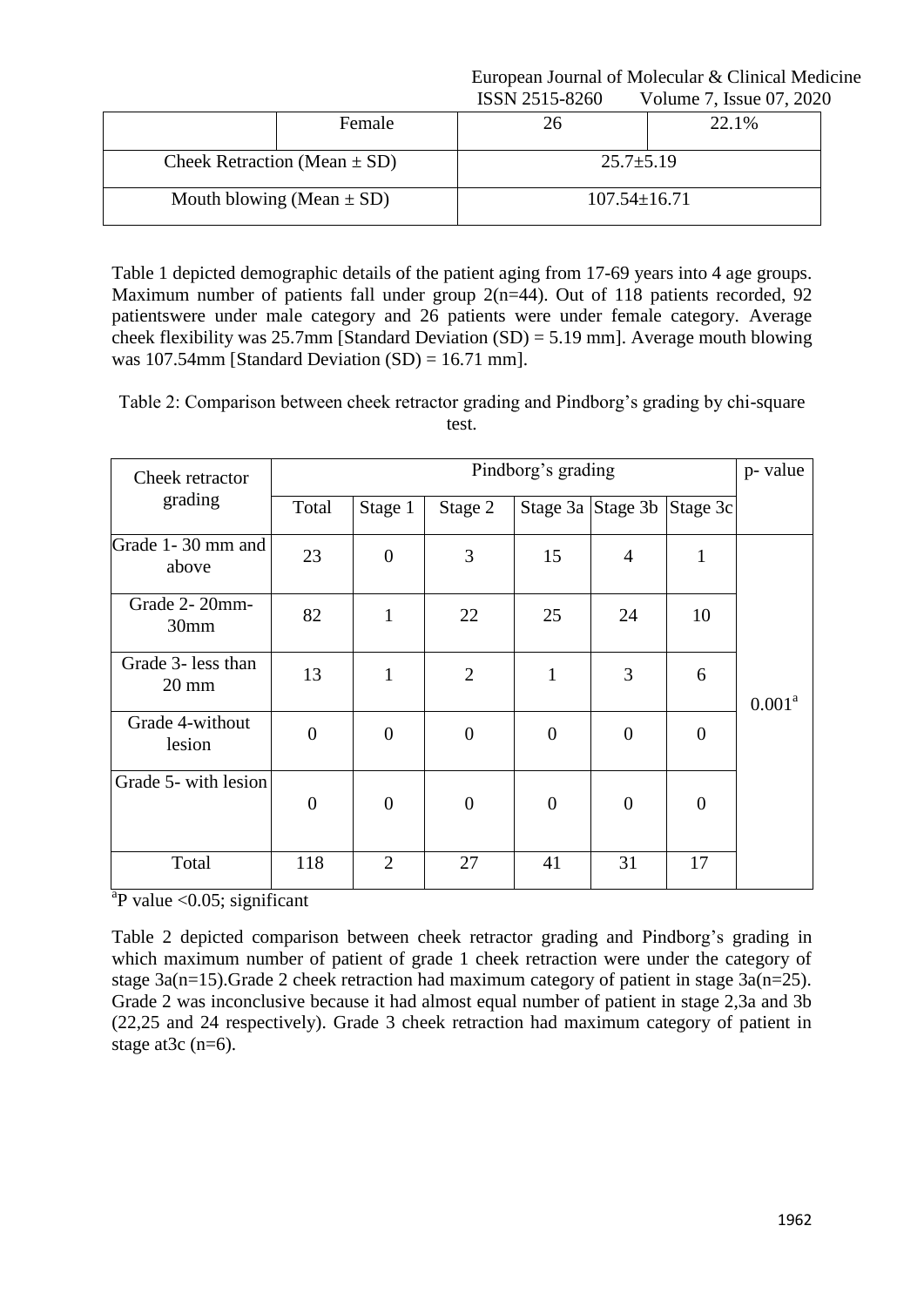| Mouth<br>blowing | Total |                | Pindborg's grading                                     |                |                  |                |                    |  |  |  |
|------------------|-------|----------------|--------------------------------------------------------|----------------|------------------|----------------|--------------------|--|--|--|
| grade            |       |                | Stage 2<br>Stage 3b<br>Stage 3c<br>Stage 3a<br>Stage 1 |                |                  |                | p- value           |  |  |  |
| 70-80            | 5     | $\overline{0}$ | 3                                                      | $\overline{0}$ | $\boldsymbol{0}$ | $\overline{2}$ |                    |  |  |  |
| 81-90            | 21    | $\overline{2}$ | 5                                                      | $\overline{4}$ | $\overline{4}$   | 6              |                    |  |  |  |
| 91-100           | 21    | $\overline{0}$ | $\overline{7}$                                         | 6              | $\overline{7}$   | $\mathbf{1}$   |                    |  |  |  |
| 101-110          | 17    | $\overline{0}$ | $\overline{4}$                                         | 3              | 9                | $\mathbf{1}$   | 0.001 <sup>a</sup> |  |  |  |
| 111-120          | 27    | $\overline{0}$ | $\overline{4}$                                         | 8              | 9                | 6              |                    |  |  |  |
| 121-130          | 18    | $\overline{0}$ | 3                                                      | 12             | $\overline{2}$   | $\mathbf{1}$   |                    |  |  |  |
| 131-140          | 9     | $\overline{0}$ | $\mathbf{1}$                                           | 8              | $\overline{0}$   | $\overline{0}$ |                    |  |  |  |
| <b>TOTAL</b>     | 118   | $\overline{2}$ | 27                                                     | 41             | 31               | 17             |                    |  |  |  |

Table 3: Comparison between mouth blowing grading and Pindborg's grading by chi-square

test

 $a^2P$  value <0.05; significant

Table 3 depicted comparison between mouth blowing and Pindborg's grading in which patient having mouth blowing of range 70-80mm had maximum number of patients falling under stage 2 of Pindborg's classification  $(n=3)$ . Patient who had mouth blowing of range 81-90mm had maximum number of patients in stage 3c category (n=6).Patient who had mouth blowing of range 91-100 had maximum of patients falling under stage 2 and 3b(n=7). Patient who had mouth blowing of range 101-110mm and 111-120mm had maximum number of patients falling in stage 3b category (n=9).Patient who had mouth blowing of range 121-130 and 131-140 had maximum number of patients in stage 3a category ofPindborg'sclassification(n=12 and 8 respectively).

Table 4: Comparison between mouth blowing grading and cheek retractor grade by chisquare test

|                |    | Cheek retractor grade           |                                          |                                |                               |                            |                    |
|----------------|----|---------------------------------|------------------------------------------|--------------------------------|-------------------------------|----------------------------|--------------------|
| Mb range TOTAL |    | Grade 1 - 30<br>mm and<br>above | Grade 2-<br>$20$ mm-<br>30 <sub>mm</sub> | Grade 3-<br>less than 20<br>mm | Grade 4-<br>without<br>lesion | Grade 5-<br>with<br>lesion | p- value           |
| 70-80          | 5  | 0                               | $\overline{4}$                           |                                | $\overline{0}$                | $\overline{0}$             |                    |
| 81-90          | 21 | $\theta$                        | 15                                       | 6                              | $\overline{0}$                | $\overline{0}$             | 0.001 <sup>a</sup> |
| 91-100         | 21 | $\overline{2}$                  | 16                                       | 3                              | $\overline{0}$                | $\overline{0}$             |                    |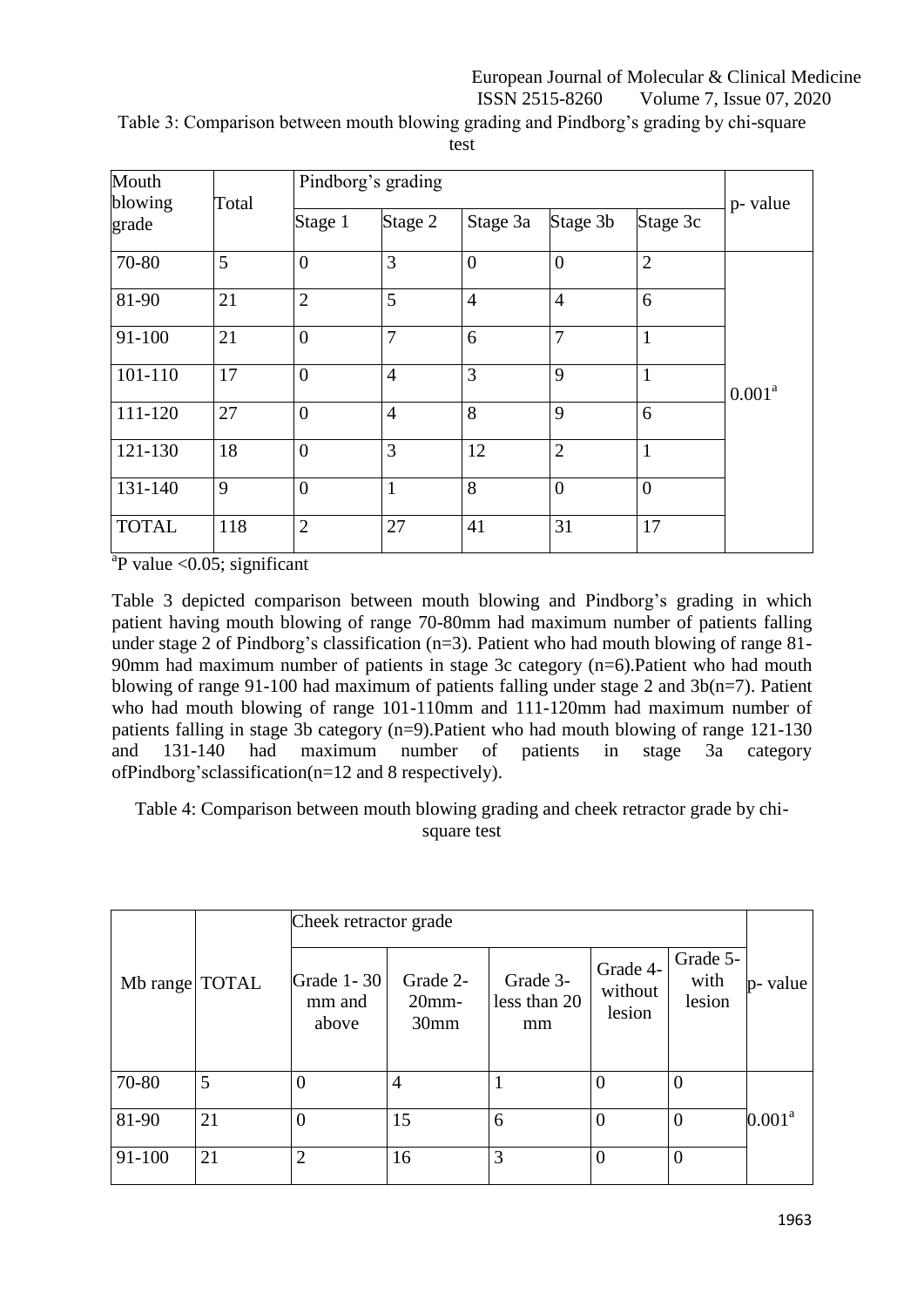| 101-110 | 17  |    | 16 |    |   |  |
|---------|-----|----|----|----|---|--|
| 111-120 | 27  |    | 20 |    | ν |  |
| 121-130 | 18  | 10 | Ω  |    | v |  |
| 131-140 | 9   | n  |    |    | v |  |
| Total   | 118 | 23 | 82 | 13 |   |  |

 $a^2P$  value <0.05; significant

Table 4 depicted comparison of mouth blowing and cheek retractor grading in which patient who had mouth blowing of range 70-80, 81-90, 91-100,101-110 and 111-120 maximum of them fall under the category of grade 2 cheek retraction  $(n=4,15,16,16$  and 20 respectively).While patient who are having mouthblowing of range 121-130 and 131-140 had maximum numbers of patient in grade 1 category of cheek retraction (n=10 and 6 respectively).

Table 5: Comparison between cheek retractor grading and mouth blowing grade of right side by chi-square test

| Cheek<br>retractor                                    | Mouth blowing grade right side |                |                  |                  |                |                |                  |                  |                    |  |
|-------------------------------------------------------|--------------------------------|----------------|------------------|------------------|----------------|----------------|------------------|------------------|--------------------|--|
| grading<br>right side                                 | TOTAL 70-80 81-90              |                |                  | 91-100           | $101 -$<br>110 | 111-120        |                  | 121-130 131-140  | p-<br>value        |  |
| Grade<br>$1-$<br>30<br>$mm$ 25<br>and above           |                                | $\overline{0}$ | $\boldsymbol{0}$ | $\overline{4}$   | $\mathbf{1}$   | 6              | $\overline{7}$   | $\tau$           |                    |  |
| $2 -$<br>Grade<br>$20$ mm-<br>30mm                    | 83                             | 11             | 8                | 24               | 11             | 20             | $\overline{4}$   | 5                |                    |  |
| $3-$<br>Grade<br>than $10$<br>less<br>$20 \text{ mm}$ |                                | 5              | $\overline{0}$   | $\overline{4}$   | $\mathbf{1}$   | $\mathbf{0}$   | $\boldsymbol{0}$ | $\boldsymbol{0}$ | 0.001 <sup>a</sup> |  |
| Grade 4-<br>without<br>lesion                         | $\overline{0}$                 | $\overline{0}$ | $\overline{0}$   | $\overline{0}$   | $\mathbf{0}$   | $\overline{0}$ | $\mathbf{0}$     | $\boldsymbol{0}$ |                    |  |
| Grade 5-<br>with lesion $ 0$                          |                                | $\overline{0}$ | $\overline{0}$   | $\boldsymbol{0}$ | $\mathbf{0}$   | $\overline{0}$ | $\boldsymbol{0}$ | $\boldsymbol{0}$ |                    |  |
| Total                                                 | 118                            | 16             | 8                | 32               | 13             | 26             | 11               | 12               |                    |  |

 $a^2P$  value <0.05; significant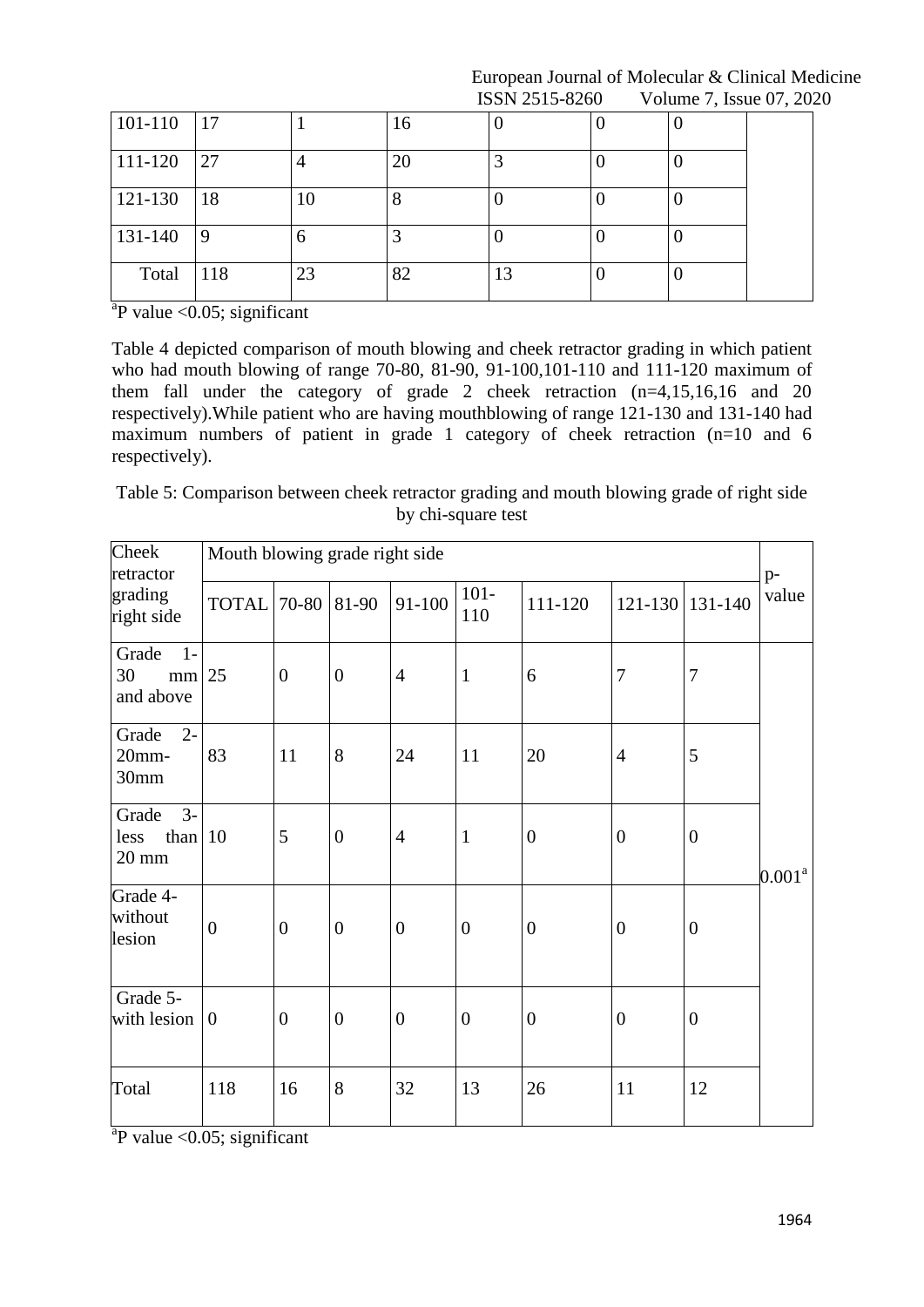Table 5 depicted comparison of mouth blowing and cheek retractor grading of right side in which grade 1 cheek retraction had maximum number of patients falling under the range 121- 130 and 131-140 of mouth blowing (n=7). Grade 2 cheek retraction had maximum number of patients falling under the range 91-100 of mouth blowing (n=24). While in grade 3 cheek retraction had maximum number of patients falling under the range 70-80 and 91-100 of mouth blowing (n=5 and 4 respectively).

| Table 6: Comparison between cheek retractor grading and mouth blowing grade of left side |                    |  |  |
|------------------------------------------------------------------------------------------|--------------------|--|--|
|                                                                                          | by chi-square test |  |  |

| Cheek<br>retractor                  | Mouth blowing grade left side |                |                |                                                                           |                  |                  |                |                  | $p-$               |
|-------------------------------------|-------------------------------|----------------|----------------|---------------------------------------------------------------------------|------------------|------------------|----------------|------------------|--------------------|
| grade left side                     | Total                         | $70-$<br>80    | $81 -$<br>90   | $91 -$<br>$111 -$<br>value<br>101-110<br>131-140<br>121-130<br>120<br>100 |                  |                  |                |                  |                    |
| 30<br>Grade<br>$1-$<br>mm and above | 24                            | $\overline{0}$ | $\overline{0}$ | $\mathbf{1}$                                                              | $\overline{4}$   | 5                | 8              | 6                |                    |
| $2 -$<br>Grade<br>20mm-<br>30mm     | 82                            | 12             | 15             | 10                                                                        | 20               | 15               | 6              | $\overline{4}$   |                    |
| Grade 3-<br>less<br>than 20 mm      | 12                            | $\mathbf{2}$   | 6              | 3                                                                         | $\mathbf{1}$     | $\overline{0}$   | $\overline{0}$ | $\boldsymbol{0}$ |                    |
| Grade 4-without<br>lesion           | $\overline{0}$                | $\overline{0}$ | $\overline{0}$ | $\boldsymbol{0}$                                                          | $\boldsymbol{0}$ | $\boldsymbol{0}$ | $\mathbf{0}$   | $\boldsymbol{0}$ | 0.001 <sup>a</sup> |
| Grade 5- with<br>lesion             | $\boldsymbol{0}$              | $\overline{0}$ | $\overline{0}$ | $\overline{0}$                                                            | $\overline{0}$   | $\overline{0}$   | $\mathbf{0}$   | $\boldsymbol{0}$ |                    |
| <b>TOTAL</b>                        | 118                           | 14             | 21             | 14                                                                        | 25               | 20               | 14             | 10               |                    |

 $a$ P value <0.05; significant

Table 6 depicted comparison of mouth blowing and cheek retractor grading of left side in which grade 1 cheek retraction had maximum number of patients falling under the range 121-130 and 131-140 of mouth blowing (n=8 and 6 respectively). Grade 2 cheek retraction had almost maximum number of patients falling under the range 101-110 of mouth blowing (n=20). While in grade 3 cheek retraction had maximum number of patients falling under the range 81-90 of mouth blowing (n=6).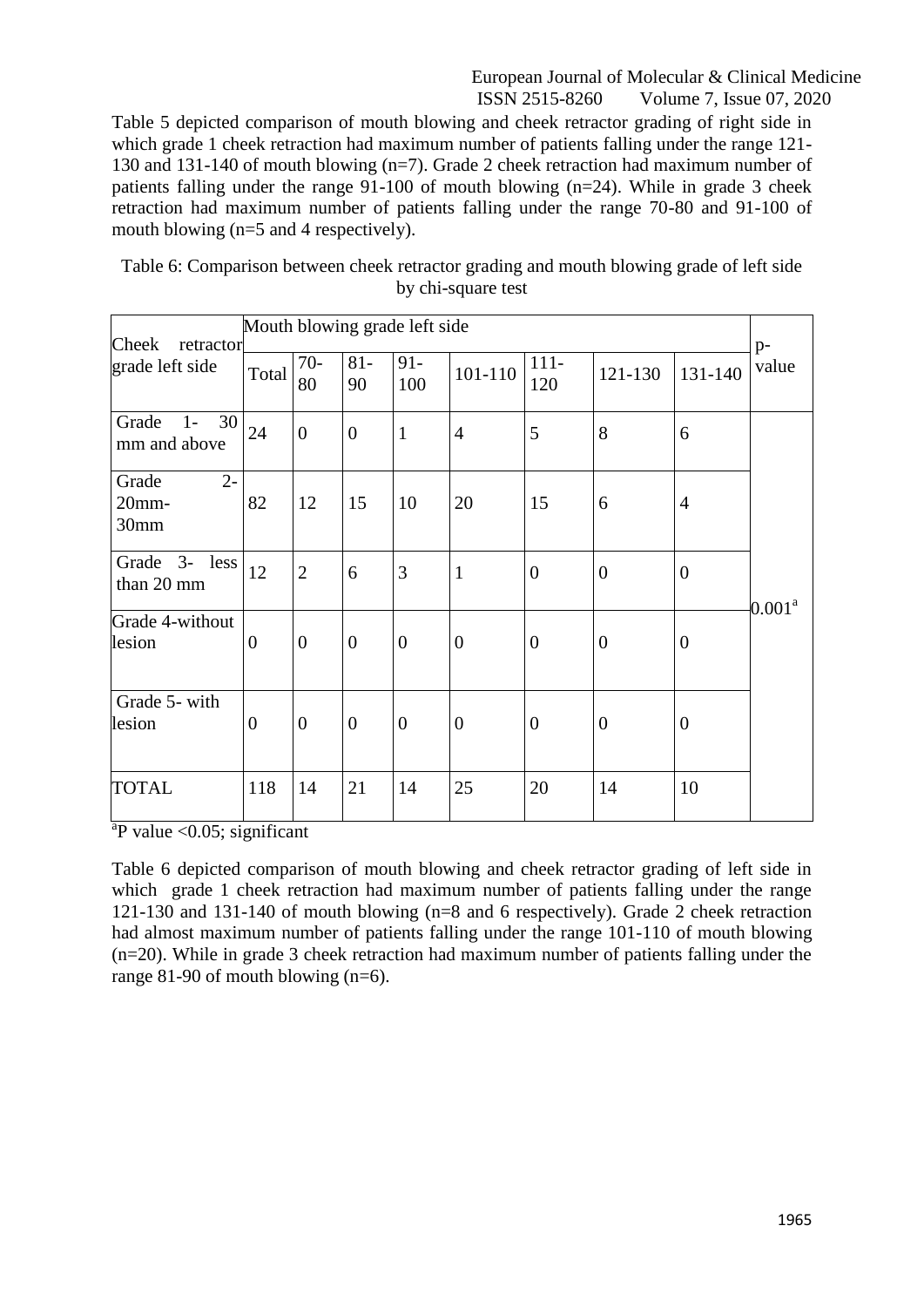| Items                                    | Cheek retractor $n[\%]$ | Mouth blowing $n[\%]$ |
|------------------------------------------|-------------------------|-----------------------|
| More comfortable                         | 10[8.5]                 | 108[91.5]             |
| Makes you more aware about the condition | 42[35.6]                | 76[64.4]              |

Table 7: Frequency of patient feedback

Table 7depicted feedback of patients in which 91.5% felt more comfortable with mouth blowing technique and 64.4% patient get awared about their condition from mouth blowing method.

## **DISCUSSION**

Oral submucous fibrosis, a potentially malignant condition associated with tobacco and areca nut chewing is primarily seen in the Southeast Asian countries and Indian subcontinent.<sup>[14]</sup> It is universally considered as an Indian disease. The overall prevalence rate 0.2% to 0.5% is believed to be in India.<sup>(20)</sup>OSMF, if diagnosed by a method which is less time consuming and easy to perform in clinical practice will decrease the chair-side time taken which also subsequently will decrease the time taken for further investigation and the management of the condition.

Presently, this study is done to analyse the role of different variables which play a vital role in the clinical diagnosing of OSMF. This study was done to find out comparative evaluation of cheek flexibility using cheek retractor method and mouth blowing method and its correlation with Pindborg's grading system for oral submucous fibrosis patient.

In this study of 118 patients, the age ranging starts from 17- 69 years, where majority of OSMF cases appear in the range 26-35 years of age. It is similar to another hospital based study by Ahmed<sup> $(18)$ </sup>where it was reported that majority of the OSMF cases belonged to the age group of 21-40 years. Similarly, Sirsat<sup>[25]</sup> reported OSMF cases from 20 to 40 years of age. A similarity was seen between the study conducted by Borle RM and this present study with the occurrence of OSMF in particular age group<sup>(26)</sup>Vanaja Reddy.<sup>(13)</sup>In contrast to Ranganathan et al, half of the study population appear in the age group of third decade.<sup>(27)</sup>This shows that middle age group of the population are more affected with OSMF in the Vidarbha region which is considered as the working population in India.

In the study of118 OSMF patients with 92 patients of male and 26 patients of female, a male predominance was shown. Similarly male predominance was reported by Ranganathan  $(2004)$ ,<sup>(27)</sup>Kumar et al. (2007),<sup>(28)</sup>and Pandya et al. (2009)<sup>(29)</sup>Ceena et al. (2009)<sup>(30)</sup>. However other investigations like Pindborg  $(1970)$ ,<sup>(31)</sup>Caniff  $(1986)$ <sup>(32)</sup>and Johnson (2000) shows female predominance.<sup>(33)</sup>In our study male predominance can be due to the eccentric lifestyle of the youngsters in our society which brought the males to be more accessible into using of arecanut and its product more frequently than females.

The average cheek flexibility in this study was 25.7±5.19mm. Similar method was used by Hassan Shahid<sup> $(34)$ </sup>for measuring the cheek flexibility. While in contrast to that Syeda Arshiya Ara et al.<sup>(35)</sup> showed average cheek flexibility as 7.18 mm. Ranganathan et al. (2001)<sup>(36)</sup> showed that the mean values of cheek flexibility in males as 9.7 mm, and in females as 9.0 mm. This difference in their mean value may be due to difference in the method of measurement where Ranganathan et al. and Syeda Arshiya Ara et al. used a method in which a line is joined in between the tragus of the ear and angle of the mouth. An imaginary perpendicular line from the outer canthus of the ipsilateral eye was extended downwards to intersect the angle-tragus line. The point of intersection was marked as a reference point. This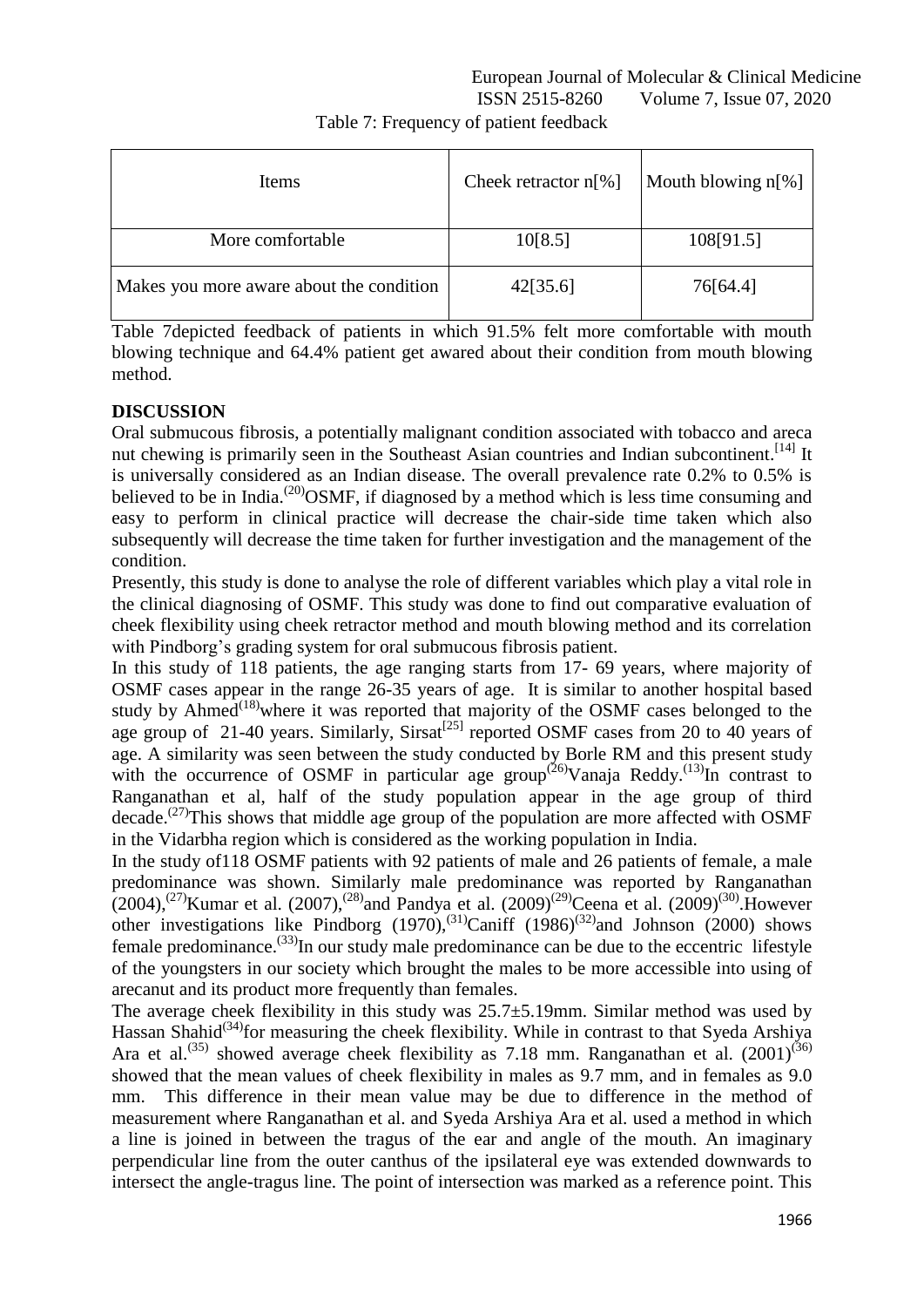European Journal of Molecular & Clinical Medicine

ISSN 2515-8260 Volume 7, Issue 07, 2020

was done on the right and left sides for measuring cheek flexibility. The average mouth blowing in our study was 107.54±16.71mm.

On co-relating cheek flexibility and Pindborg's grading,though the inter-relation between them is not reliable, the statistical analysis with Chi square test shows a high significant with  $p<0.001$ . Cheek flexibility method is also used in Hassan Shahid et al.<sup>(34)</sup> to estimate oral health impact profile (OHIP) in patients who are suffering from oral submucosal fibrosis  $(OSMF)$  and its co-relation with Pindborg's clinical grading. Sadiya Khan $(37)$  also mentioned the classification of cheek flexibility in their study for classifying the OSMF. Advantages of cheek retractor method was its easy to assess which side is more affected by OSMF on the other hand advantage of mouth blowing method are easy to perform, less time consuming and patient co-operation is more. Disadvantages of cheek retractor method are time consuming, painful for the patient, need certain materials to perform and for mouth blowing method disadvantages are some time its really difficult to diagnose by the investigator whether it is normal or diseased, and even mouth breather and asthmatic patient cannot blow for longer time. Limitation of this study a larger sample size may be needed to establish the significance and magnitude of this association. To diagnose OSMF by cheek retraction and mouth blowing we required certain materials like cheek retractor, scale and thread. Even this study does not include patients who had severe stage of OSMF.

#### **CONCLUSION**

Oral Submucous fibrosis is considered as a potentially malignant disorder, therefore it is essential to diagnose and treat as per the stage of the disease. The method or criteria choosing for diagnosing the condition should be easy to perform with minimum armamentarium as well as sensitive and less time consuming. None of the methods fulfills all the criteria necessitating the need to further do the research in this direction.

### **CLINICAL SIGNIFICANCE**

This method can be used under resource constraint setting for preliminary grading of the OSMF.

#### **REFRENCES**

- [1] Alka HH, Prajakta ZR, Minal CS, Madhuri GN, Swati P, Aakruti A. Immunohistochemical analysis of tumor-associated stroma in oral squamous cell carcinoma with and without preexisting oral submucous fibrosis. J Datta Meghe Inst Med SciUniv 2017;12:170-6
- [2] Chaudhary M, Bajaj S, Bohra S, Swastika N,Hande A. The domino effect: Role of hypoxia in malignant transformation of oral submucous fibrosis. J Oral MaxillofacPathol 2015;19:122-7.
- [3] Borle RM, Nimonkar PV, &Rajan R, Extended nasolabial flaps in the management of oral submucous fibrosis. Br J Oral [Maxillofac Surg.](https://www.ncbi.nlm.nih.gov/pubmed/18995935) 2009 Jul;47(5):382-5.
- [4] Chole RH, Gondivkar SM, Gadbail AR, Balsaraf S, Chaudhary S, Dhore SV, Parikh RV. Review of drug treatment of oral submucous fibrosis. [Oral Oncol.](https://www.ncbi.nlm.nih.gov/pubmed/22206808) 2012 May; 48(5): 393-8.
- [5] Cox SC, Walker DM. Oral submucous fibrosis. A review. Aust Dent J. 1996;41:294-9
- [6] Tilakaratne WM, Klinikowski MF, Takashi S, Peters TJ, Warnakulasuriya S. Oral submucous fibrosis: review on etiology and pathogenesis Oral Oncol 2006 42:561-68.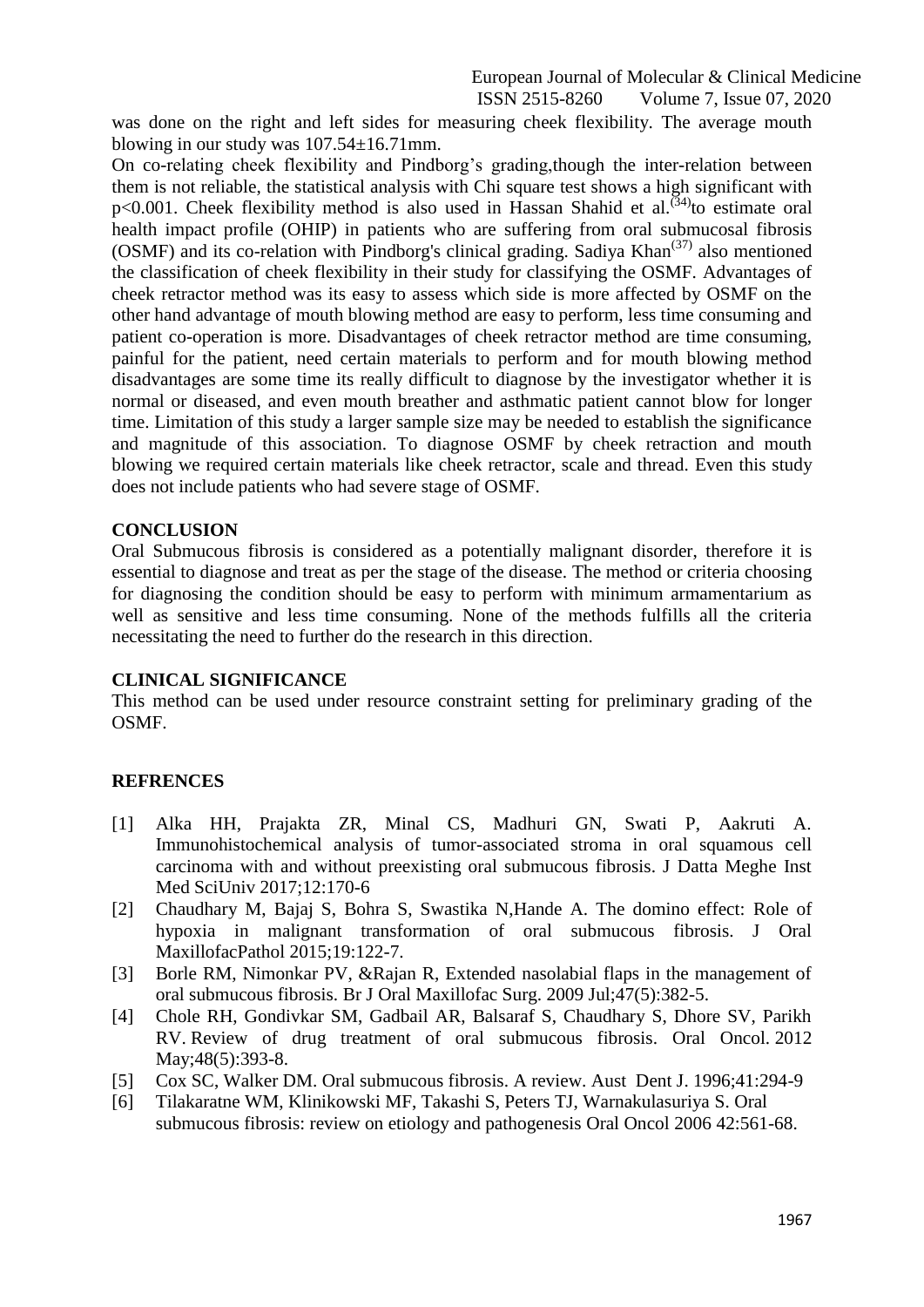- [7] [Tekade SA,](https://www.ncbi.nlm.nih.gov/pubmed/?term=Tekade%20SA%5BAuthor%5D&cauthor=true&cauthor_uid=28658917) [Chaudhary MS,](https://www.ncbi.nlm.nih.gov/pubmed/?term=Chaudhary%20MS%5BAuthor%5D&cauthor=true&cauthor_uid=28658917) [Tekade SS,](https://www.ncbi.nlm.nih.gov/pubmed/?term=Tekade%20SS%5BAuthor%5D&cauthor=true&cauthor_uid=28658917) [Sarode SC,](https://www.ncbi.nlm.nih.gov/pubmed/?term=Sarode%20SC%5BAuthor%5D&cauthor=true&cauthor_uid=28658917) [Wanjari SP,](https://www.ncbi.nlm.nih.gov/pubmed/?term=Wanjari%20SP%5BAuthor%5D&cauthor=true&cauthor_uid=28658917) [Gadbail AR.](https://www.ncbi.nlm.nih.gov/pubmed/?term=Gadbail%20AR%5BAuthor%5D&cauthor=true&cauthor_uid=28658917) Early stage oral submucous fibrosis is characterized by increased vascularity as opposed to advanced stages. [J ClinDiagn Res.](https://www.ncbi.nlm.nih.gov/pubmed/28658917) 2017 May;11(5):ZC92-ZC96.
- [8] [Lewin F,](https://www.ncbi.nlm.nih.gov/pubmed/?term=Lewin%20F%5BAuthor%5D&cauthor=true&cauthor_uid=9529030) [Norell](https://www.ncbi.nlm.nih.gov/pubmed/?term=Norell%20SE%5BAuthor%5D&cauthor=true&cauthor_uid=9529030) SE, [Johansson H,](https://www.ncbi.nlm.nih.gov/pubmed/?term=Johansson%20H%5BAuthor%5D&cauthor=true&cauthor_uid=9529030) [Gustavsson P,](https://www.ncbi.nlm.nih.gov/pubmed/?term=Gustavsson%20P%5BAuthor%5D&cauthor=true&cauthor_uid=9529030) [Wennerberg J,](https://www.ncbi.nlm.nih.gov/pubmed/?term=Wennerberg%20J%5BAuthor%5D&cauthor=true&cauthor_uid=9529030) [Biörklund A,](https://www.ncbi.nlm.nih.gov/pubmed/?term=Bi%C3%B6rklund%20A%5BAuthor%5D&cauthor=true&cauthor_uid=9529030) [Rutqvist](https://www.ncbi.nlm.nih.gov/pubmed/?term=Rutqvist%20LE%5BAuthor%5D&cauthor=true&cauthor_uid=9529030)  [LE.](https://www.ncbi.nlm.nih.gov/pubmed/?term=Rutqvist%20LE%5BAuthor%5D&cauthor=true&cauthor_uid=9529030) Smoking tobacco, oral snuff, and alcohol in the etiology of squamous cell carcinoma of the head and neck: a population based case-referent study in Sweden. [Cancer.](https://www.ncbi.nlm.nih.gov/pubmed/?term=Smoking+tobacco%2C+oral+snuff%2C+and+alcohol+in+the+etiology+of+squamous+cell+carcinoma+of+the+head+and+neck%3A+a+population+based+case-referent+study+in+Sweden%2C+Cancer%2C) 1998 Apr 1;82(7):1367-75.
- [9] [Hande](https://www.ncbi.nlm.nih.gov/pubmed/?term=Hande%20AH%5BAuthor%5D&cauthor=true&cauthor_uid=20809031) AH, [Chaudhary](https://www.ncbi.nlm.nih.gov/pubmed/?term=Chaudhary%20MS%5BAuthor%5D&cauthor=true&cauthor_uid=20809031) MS.Cytomorphometric analysis of buccal mucosa of tobacco chewers. [Rom J MorpholEmbryol.](https://www.ncbi.nlm.nih.gov/pubmed/20809031) 2010;51(3):527-32.
- [10] Lohe VK, Degwekar SS, Bhowate RR, Kadu RP, Dangore SB. Evaluation of correlation of serum lipid profile in patients with oral cancer and precancer and its association with tobacco abuse. J Oral Pathol Med (2010) 39:141–148.
- [11] Tilakaratne WM, Iqbal Z, Teh MT, Ariyawardana A, Pitiyage G, Cruchley A, et al. Upregulation of HIF‑ 1alpha in malignant transformation of oral submucous fibrosis. J Oral Pathol Med 2008;37:372‑ 7.
- [12] Haider SM, Merchant AT, Fikree FF, Rahbar MH. Clinical and functional staging of oral submucous fibrosis. Br J Oral Maxillofacial Surg. 2000;38(1):12–15.
- [13] ReddyV,Wanjari PV, Banda NR, Reddy P. Oral Submucous Fibrosis: Correlation of Clinical Grading to various habit factors. International journal of dental clinics 2011:3(1): 21-24.
- [14] Afroz N, Hasan SA, Naseem S. Oral submucous fibrosis a distressing disease with malignant potential. Indian J Community Med 2006;31:270-1.
- [15] Gupta M, Mishra P, Shrivastava K, Singh N. Oral Submucous Fibrosis- Current Concepts of Aetiology & its Management J App. Dent. Med. Sci. 2015; 1(1):28-39.
- [16] [Kant P,](https://www.ncbi.nlm.nih.gov/pubmed/?term=Kant%20P%5BAuthor%5D&cauthor=true&cauthor_uid=24720604) [Bhowate RR,](https://www.ncbi.nlm.nih.gov/pubmed/?term=Bhowate%20RR%5BAuthor%5D&cauthor=true&cauthor_uid=24720604) [ShardaN.](https://www.ncbi.nlm.nih.gov/pubmed/?term=Sharda%20N%5BAuthor%5D&cauthor=true&cauthor_uid=24720604)Assessment of cross-sectional thickness and activity of masseter, anterior temporalis and orbicularis oris muscles in oral submucous fibrosis patients and healthy controls: An ultrasonography and electromyography study. [Dentomaxillofac Radiol.](https://www.ncbi.nlm.nih.gov/pubmed/24720604) 2014;43(3).
- [17] Tupakri JV, Bhavathankar JD, Mandale MS. Oral submucous fibrosis. A study of 100 cases. J Indian Acad Oral Med Radiol 2007;19:311-8.
- [18] Ahmad MS, Ali SA, Ali AS, Chaubey KK. Epidemiological and etiological study of oral submucous fibrosis among gutkha chewers of Patna, Bihar, India. J Indian SocPedodPrev Dent 2006;24:84‑ 9.
- [19] CB, Gupta S, Joshi J, Varma SN. Classification system for OSMF. J Indian Aca Oral Med Radiol 2012;24(1):24-29.
- [20] Mani NJ, Singh B. Studies on oral submucous fibrosis. Oral Surg Oral Med Oral Pathol 1976;41:203‑ 14.
- [21] Pindborg JJ, Odont, Sirsat M. Oral submucous fibrosis. Oral Surg Oral Med Oral Pathol Oral Radiol 1966;22:764‑ 79.
- [22] Luqaman M, Vidya V. The role of serum copper and iron in oral submucous fibrosis. J Indian Acad Oral Med Radiol 2004;16:30‑ 2.
- [23] Patil S, Maheshwari S. Proposed new grading of oral submucous fibrosis based on cheek flexibility. J ClinExp Dent. 2014;6(3):e255-8.
- [24] Ranganathan k, Mishra G. An overview of classification schemes of osmf. Journal of oral and maxillofacial pathology. 2006 jul-dec;10 (2);55-58.
- [25] Sirsat S, Khanolkar V. The effect of arecoline on the palatal and buccal mucosa of the Wistar rat. An optical and electron microscope study.Indian J Med Sci 1962;16:198- 202.
- [26] Borle R, Borle S. Management of oral submucous fibrosis: a conservative approach. J Oral Maxillofac Surg. 1991 Aug;49(8):788-91